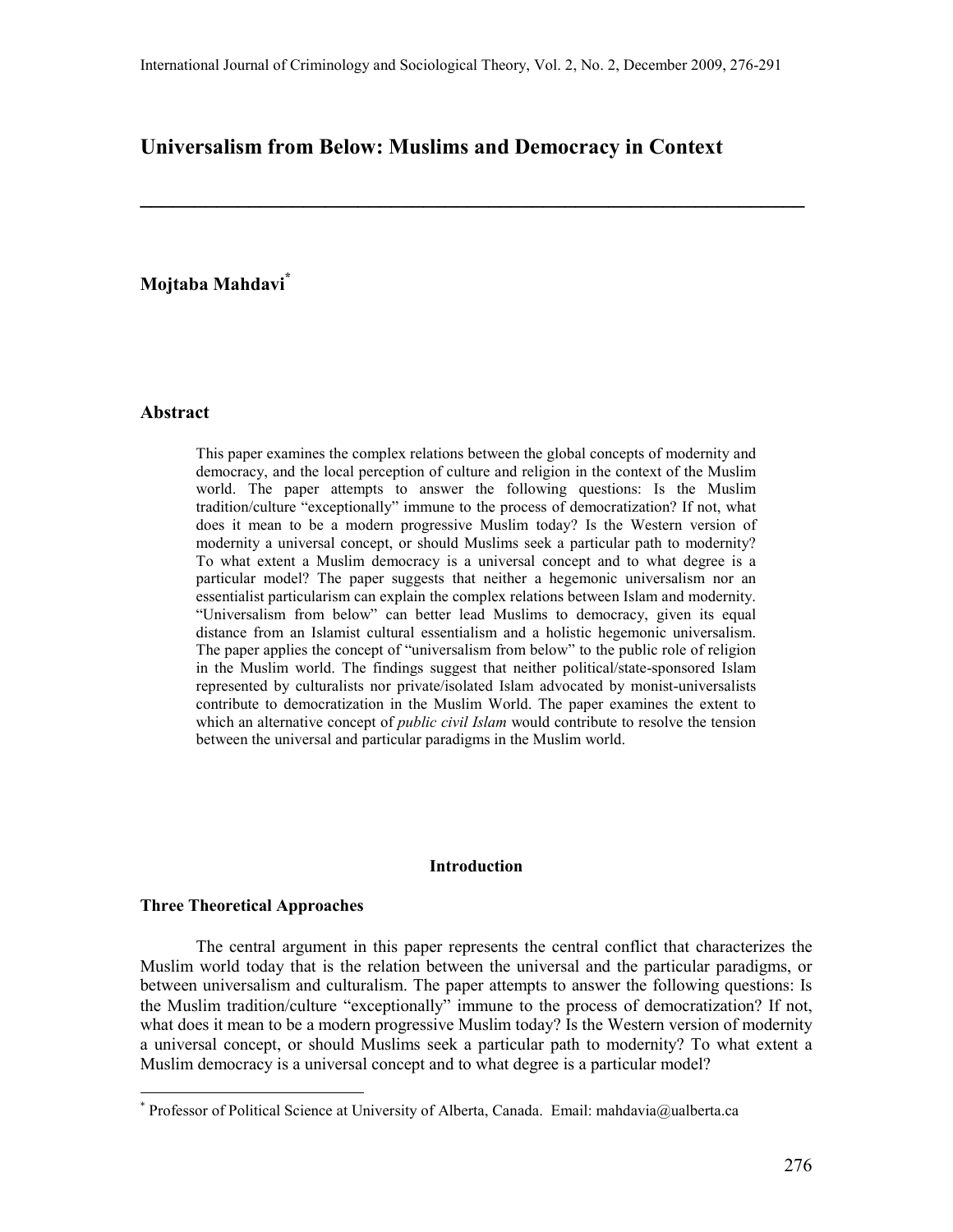To answer these questions, I propose that a dialectical and critical approach can better explain the complex relation between the universal and the particular paradigms, or between the global concept of modernity and democracy, and the local perception of culture and religion. This approach provides us with a third alternative synthetic path; this path is not, however, a simple half-hearted compromise between a holistic hegemonic concept of universalism and a conservative essentialist perception of particularism.

This paper examines the theoretical significance and empirical relevance of this alternative path to democracy in the Muslim World, while keeping an equal distance from wholesale advocates and radical opponents of modernity, or, to use Charles Taylor's (1992) concepts, "boosters" and "knockers" of modernity.<sup>[1](#page-13-0)</sup> More specifically, Taylor's "knockers" and "boosters" are identified as the culturalists and the monist-universalists, respectively (Parekh 1999). Culturalism is defined as an essentialist interpretation of Western and Islamist traditions where these traditions are perceived to be in constant collision. Monist-universalism is identified as a holistic and ethno-centric interpretation of modern values where an abstract and hegemonic universalism of the Western Enlightenment overlooks the unique experience of other traditions. The third alternative is identified as an inclusive universalism – a *universalism from below*, or minimum-universalism where the dialectical relation between the universal and the particular models construct a democratic and inclusive project of modernity/modernities; it also produces a "radical and plural democracy," which appreciates the role of tradition but abandons traditionalism/conservatism (Mouffe 2005: 10-11.15).<sup>2</sup> Minimum/inclusive/bottom-up traditionalism/conservatism (Mouffe 2005: Minimum/inclusive/bottom-up universalism advocates diverse cultural interpretations, avoids cultural determinism, rejects a holistic concept of universalism, and appreciates the inclusive and grassroots version*s* of universal values.

The paper is in two major parts. The first is both descriptive and critical in discussing the above mentioned three theoretical approaches in the context of Muslim world's experience of modernity and democracy. I shall examine how and why bottom-up/minimum/inclusive universalism – universalism from below – can better lead Muslims to democracy, given its equal distance from Islamist culturalism and holistic arrogant universalism. The second applies the concept of universalism from below to the public role of religion in the Muslim world. I shall argue that neither political/state-sponsored Islam represented by culturalists nor private/isolated Islam advocated by monist-universalists contribute to democratization in the Muslim World. The paper examines the extent to which an alternative concept of *public civil Islam* is capable of resolving the tension between the universal and particular paradigms in the Muslim world. The conclusion is twofold: it will demonstrate how and why Muslims must *critically* and *publicly* participate in the completion of the "unfinished project of tradition" in the Muslim world. A success of an inclusive, bottom-up and democratic project of modernity and the rise of a grassroots, sustainable and radical democracy in the Muslim world profoundly depend upon a critical and public engagement of Muslims with their own tradition. Participation of Muslims and their religious traditions in public sphere could contribute to democratization of both religion and public policy. Public arguments about the place of religion in politics, about the level of its engagement and the scope of its contribution, are vital to the success of democratization in the Muslim World. Democratic versions of religion provide a genuine alternative to those who use God against humanity; it offers a solution from *within*.

#### **Part I**

#### **1. Culturalism: From Essentialism to Relativism**

"Culturalism" Ken Booth (1999: 36-37) argues, is a strong form of "cultural essentialism" and "cultural relativism." It advocates the "uniqueness and exclusivity of each culture." Cultural essentialism represents the "ethnocentric generalizations" of cultures whereas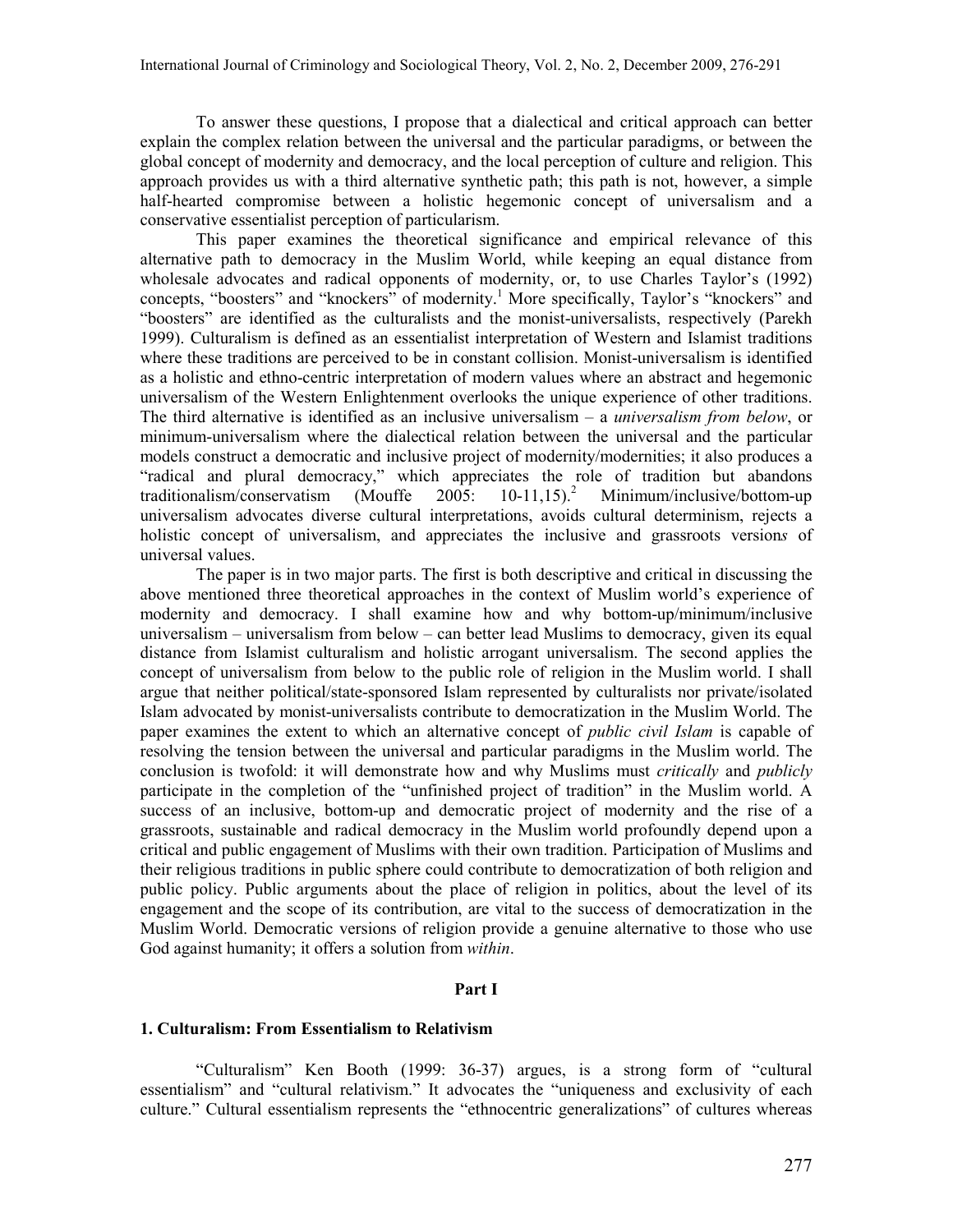cultural relativism suggests that "each culture or society possesses its own rationality." Both forms of culturalism reject a universal set of cultural standards.

Cultural relativism suggests that different societies hold different moral beliefs; each culture holds to its particular beliefs, which best suite to its own society. The unintended consequence of this argument is where cultural relativism often serves authoritarian politics where the ruling autocrats argue that democracy and human rights are a softer version of Western triumphalism and have no place in non-Western cultures. Cultural relativism ignores that the prevailing system of beliefs/cultural norms may harm a great number of people in society. The victimized majority often appreciates democratic values but is silenc*ed* by the ruling minority elite. As Peter Baeher (1995) reminds us, such a paternalistic approach implies that,

those who say that people in the developing world are not ready for, or would not appreciate, political freedoms are not only being patronizing but are also playing into the hands of repressive regimes who want to deny civil and political rights as long as there is economic underdevelopment.

Cultural relativists often ignore that we need to examine who speaks for a particular culture. The voice of essentialists and the claim of cultural authenticity is often the most powerful voice within a community. The fact is such claim of authenticity is not simply cultural, but "profoundly political" (Booth: 38). Culturalism is not about protecting traditions; it is a political discourse where traditions are instrumental in the making of political projects. Moreover, cultural relativism overlooks the internal diversity of cultural traditions. It assumes that "there is an objective reality to cultural authenticity." It simply undermines that cultural traditions are "disputed *within*." This raises a significant question as to who represents the community/nation where it is disputed within. Culture is not neutral; cultural norms are thoroughly linked with power and legitimate the established social order. Moreover, why does culture and not class, gender, generation, or any other factors represent a particular community? What makes culture so exclusive of other factors?

Culturalism overlooks the importance of human agency. Culture does not exist by itself; it does not descend from the heaven. Culture both influences and is deeply influenced by socioeconomic and political development of a society. Moreover, people in the society are not locked into particular elements of their culture; they do change and make change, too. They are not merely passive objects of their own society. History suggests that borrowing from other cultures and adapting to local use has been the central phenomenon of human history. Culture is not a static homogeneous, sealed-off phenomenon; it is a dynamic evolving process. "What leads to cultural changes," argues Ronald Inglehart (1997:26-27) "is that life experiences of a new generation give rise to new perceptions of reality."

In the context of the Muslim politics cultural essentialism is a form of scripturalism, which suggests that Western and Islamic civilizations/cultures are essentially in collision. This approach is shared by two seemingly opposite schools of Western Orientalists/neo-Orientalists and Muslim apologists. They suggest that the crisis of modernity and the absence of democracy in the Muslim world is the fact of "Muslim Exceptionalism." On this view modernity, rationalism, and democracy are Western in origin and uniquely suited to the Western culture. Ernest Gellner, among others, argues that Muslim societies are essentially different from others in that "no secularization has taken place in the world of Islam" (Gellner 1994:15-29). In *Postmodernism, Reason and Religion* (1992) he argues Islam has been exceptionally immune to the forces of secularization and modernization has actually increased this immunization. Likewise, Bernard Lewis (1990) and Samuel Huntington (1996) argue that Western culture is unique and essentially differ from other civilizations in general and Islam in particular. While "in Islam, God is Caesar," in the West "God and Caesar, church and state, spiritual and temporal authority, have been a prevailing dualism" (Huntington 1996:70). According to Huntington (1996:217), "the underlying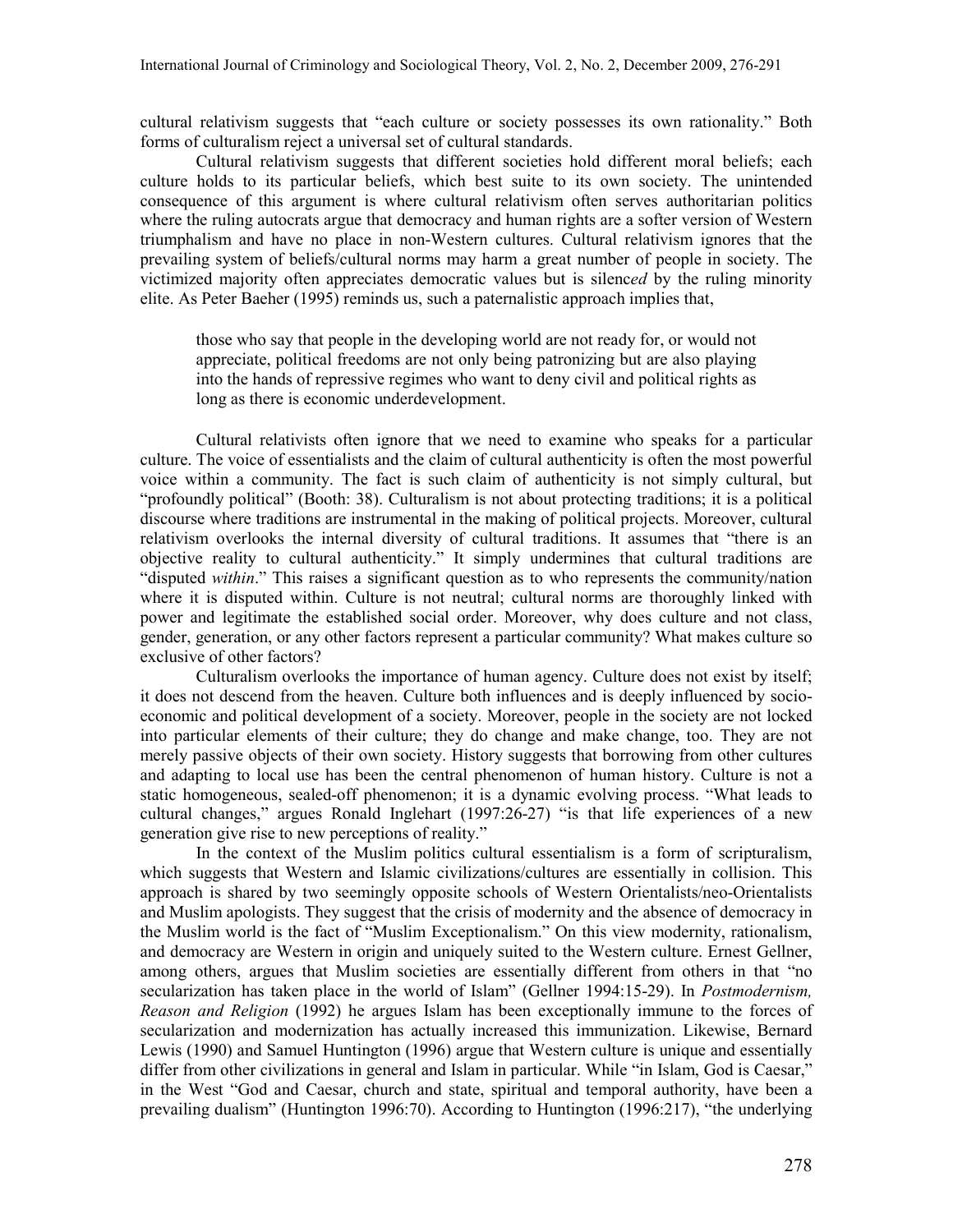problem for the West is not Islamic fundamentalism. It is Islam, a different civilization whose people are convinced of the superiority of their culture and obsessed with the inferiority of their power." Huntington's argument, Casanova (2001: 1050-1051) argues, essentializes the problem by suggesting that "democracy may be a civilizational achievement of the Christian West and therefore not easily transferable to other civilizations other than through Western hegemonic imposition or through the conversion to Western norms." As such, it is not *Islamic fundamentalism* but the *fundamental* essence of Islam that makes it incompatible with modernity and democracy. Similarly, for Bernard Lewis (1988) the inevitable fusion of religion and politics is something that historically and intellectually attach to Islam. Implicit to his argument is that "Islamic mind" and democracy are mutually exclusive.<sup>[3](#page-13-0)</sup> In his critique of cultural essentialism Nasr Hamed Abu Zeid (2002) argues,

it is hard to accept the claim that there something inherently wrong with the "Islamic Mind". To speak about an "Islamic Mind" in abstraction from all constrains of geography and history, and in isolation from the social and cultural conditioning of Islamic societies, can only lead us into unrealistic, even metaphysical, speculations. Instead, it is more realistic to look for the root of this panic reaction to critique in the crisis of modernization and complicated relationship between the Islamic world and the West.

On the other side of the spectrum, Islamist essentialists argue that Islamic state is inherently different from the world's democracy. The most famous version of Islamism, Khomeinism in Iran, is a form of cultural essentialism. The founding father of the Iranian postrevolutionary polity, Ayatollah Khomeini (1981: 55, 61), introduced his theory of the *velayat-e faqih* (the Guardianship of Jurist) into the existing modern structure of state. The theory implies that "Islamic government does not correspond to any of the existing forms of government," because "the rulers are subject to a certain set of conditions in governing and administrating the country, conditions that are set forth in the Noble Quran and the *Sunna* of the Most Nobel Messenger." Moreover, Ayatollah Khomeini refused to add the word "democratic" to the title of Islamic Republic of Iran. He argued Iran's political system would be "the Islamic Republic, not one word less, not one word more!["](#page-13-0)<sup>4</sup>

Similarly, Ayatollah Khamenei (2002), Ayatollah Khomeini's successor, describes the exclusive merits of so-called Islamic democracy. When the 12<sup>th</sup> Shiite *imam* known as the *Mahdi* return from his occultation, he argues, he will rely on the pious to lay the foundation for a universally popular government. "But this popular government," he argues, "is *totally different* from the governments that claim to be popular and democratic in today's world….. The world's democracies are based on propaganda, whereas the democracy of the Lord of the Age, [the  $12<sup>th</sup>$ Shiite *imam*, Madhi] religious democracy, is totally different." In reality, however, what makes this polity different from the world's democracies is that the highest authority that is the office of the *velayat-e faqih* is exclusively hold/run by a male clerical Muslim jurist (*faqih*). The scope of people's rights and the degree of people's inclusion are subject to the interpretation of the *faqih*. The nature of people's sovereignty remains ambiguous and instrumental in the hands of political authorities.

Both Islamists and Western Orientalists, Talal Asad (1997: 190-191) reminds us, share "the idea that Islam was originally – and therefore essentially – a theocratic state;" but, for the Islamists "this history constituted the betrayal of a sacred ideal that Muslims are required as believers to restore;" and for the Orientalists "it defines a schizophrenic compromise that has always prevented a progressive reform of Islam." The Islamic state is not that much product of some Islamic essence as "it is the product of modern politics and the modernizing state." Like other forms of culturalism, Islamist essentialism is a modern political discourse because modernity demands an essentialist standardization of the world. The rise and consolidation Islamist culturalism is a response and reaction to the complex experience of modernization in the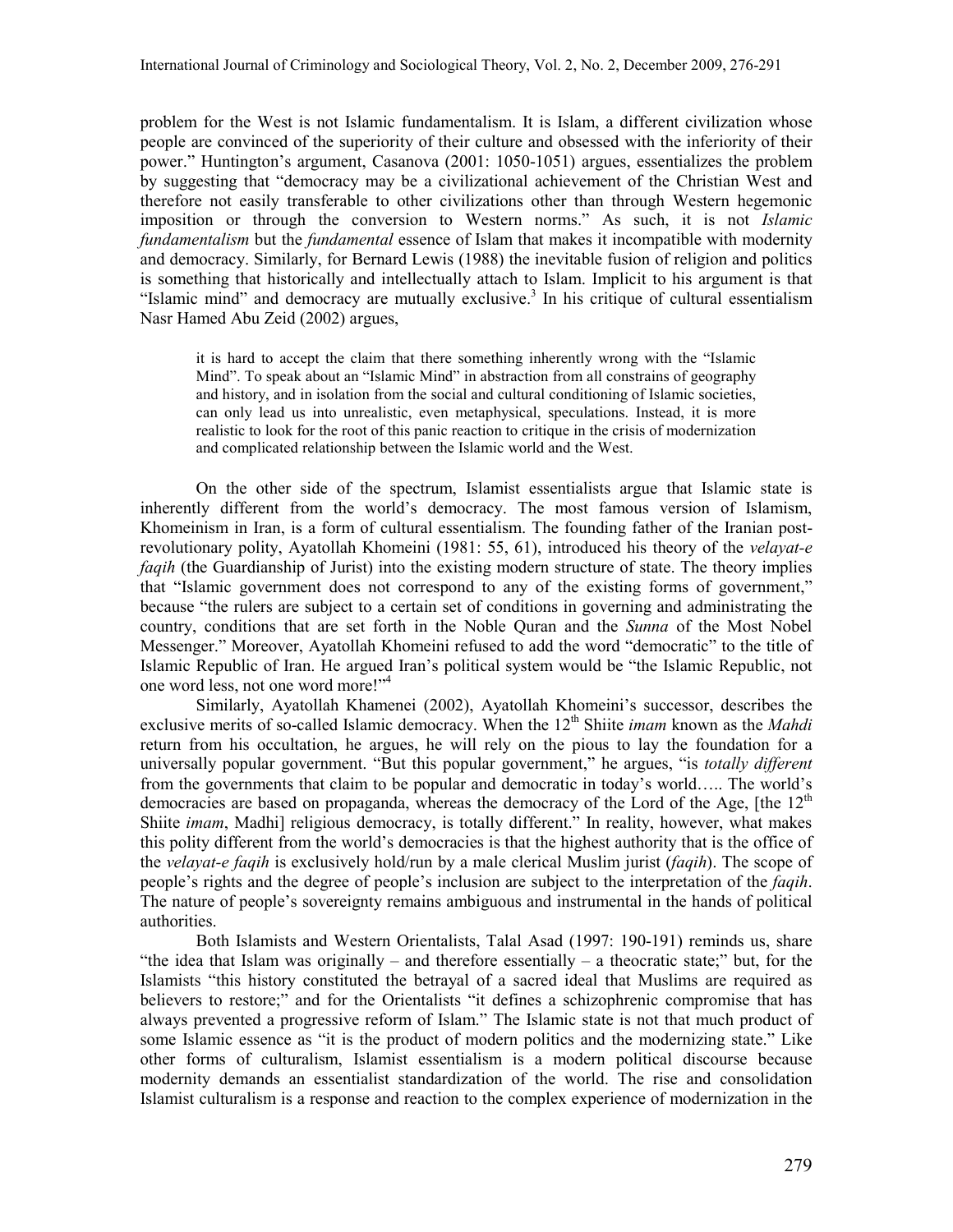Muslim world. We need to examine such a complex experience if we need to understand the root causes of Islamist essentialism.

### **2. Monist-Universalism: Holistic Modernity, Absolute Universality**

All human ideas have their own dark side, and universality is not an exception. The dark side of universality is a monist/hegemonic/totalitarian universalism. Monistuniversalism acknowledges that "different societies have different histories, traditions, and cultures," but never appreciates the "moral significance" of these cultures/histories. Monist-universalism is a form of false and naïve universality, a totalitarian project with "one answer and a final answer" to all questions (Booth 1999: 57); it is a new version of old "imperial civilizing mission" (Parekh 1999: 130).

Monist-universalism suggests that human morality is a matter of "rational reflection" and is "universally valid." However, it overlooks the significance of culture, which mediates and reconstitutes human reason. Monist-universalism ignores that rationality is not an abstract concept, and human agency is not a passive object. Human agencies and social contexts define and determine the meaning of good life; good or bad life are nor "universally recommended." A way of life "cannot be abstracted from the capacities, traditions, dispositions and historical circumstances of its members" (Parekh 1999: 137).

Monist-universalism implies that modernity began in the West and is a uniquely Western phenomenon. "All 'other' cultures, those who lived on the darker side of the Renaissance must emulate the Western experience, if they want to be modern. Modernity is an ideology, Western culture is an essential part of modernization and non-Western cultures are fundamentally hostile to modernity and democracy. This line of argument implies that the West must enjoy the material, cultural, and institutional supremacy. It endorses a single form of rationality and denies a prospect for a local and cultural experience of the universal. Such a totalitarian and conservative version of universal values overlooks the possibility of different notions/paths to modernity and democracy.

Epistemologically, the major flaw of universalism exists in the central truth it claims; it assumes that Western theories are scientifically objective, culturally neutral and universally applicable to all societies. In sum, "the universal culture of modernity is explicitly associated with a "sol-less" materialism that preys upon the "natural order" of things" (Mirsepassi 2000: 188). For a monist-universalist there is only one essential path to modernity and that path has already experienced in the West. The Rest has to follow the same path, because the Rest/global South is defined not in terms of its own character, but in terms of the qualities of the Global North, which it lacks. In this depiction, the West is the ideal model while the Rest's existence can be summed up in terms of what it is *not* in relation to this ideal. The cultures of the Rest "are constructed as the 'local' existing in opposing to the universalist ideals of Western modernity" (Mirsepassi 2000: 8).

In the 1950s and 60s the dichotomy of tradition/modernity was adopted within the framework of modernization theories. Tradition was defined as the reality of non-Western societies and modernity as the reality of the West. Tradition was interpreted as the absence of modernity, while modernity was seen as the socio-cultural liberation from tradition. This was a simplified/false binary, because a closer examination of the historiography of modernity suggests that modernity was never a Western privilege and a tradition/modernity dichotomy existed in the West. All societies can modernize themselves when they reinterpret their *own* culture. No culture or society is by nature futile. To achieve modernity, a local representation of modernity is absolutely warranted.

The monist interpretation of modernity often overlooks two opposing faces of modernity, which carries two opposition expressions: liberty/democracy and violence/totalitarianism. Such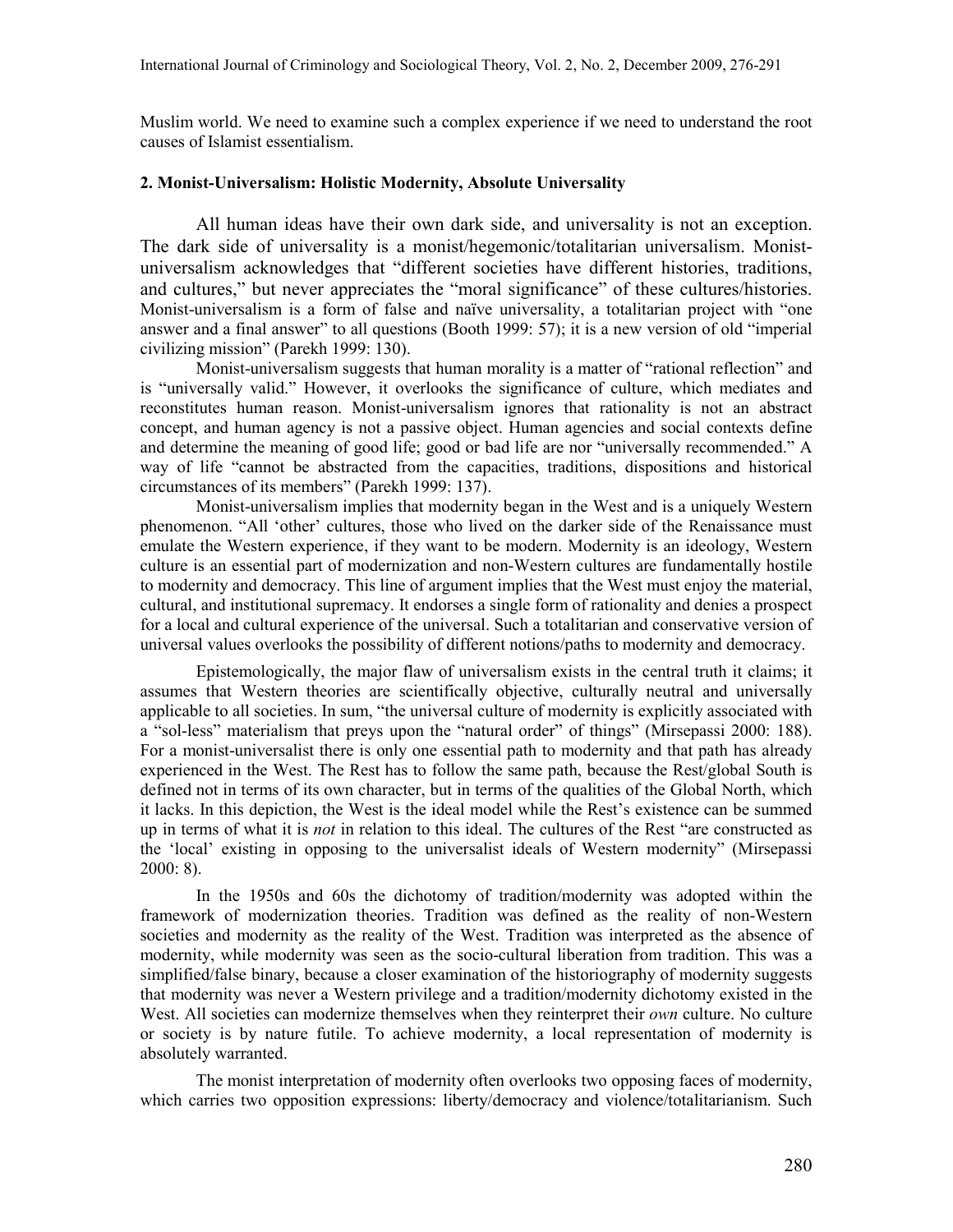interpretation caused many socio-political crises in the Muslim world and the rise of Islamist culturalism remains the most significant one. The crisis of democracy in the Muslim world is not due to the clash between tradition and modernity; it derives from a quarrel between the best and worst aspects of modernity. The 1979 Iranian Revolution is a case in point: the revolution was not a transition from a modern open system to a traditional, backward Islamic culture. The transition took place within the context of modernity itself. The discourse and politics of Islamist authenticity in Iran sought to bring about modernity, not to return to the past. The Shah's unpopular project of modernization and his uncritical embarrassment of Western modernity constructed a strong opposition to the universal West. The absence of a "local" experience of modernity, or cultural representation of modernity and the presence of a brutal, egocentric, and imposed universalism gave rise to Islamist culturalism. Islamism is a modern culturalist/essentialist phenomenon and can be examined in the context of the failure of monistuniversalism.

Although long and painful, the Western experience of modernity and democracy was gradual, consistent and harmonious. In the Muslim word this experience was definitely bitter, enormously rapid, and absolutely alien and oppressive. The predicament of modernity in the Muslim world is circumstantial to their peripheral situation. Modernity struck the Muslim world in its most traumatizing militaristic/imperialistic ways. The ethnocentric interpretation of modernity undermines the colonial face of modernity. Under humiliating experience of colonialism and modern authoritarianism, Muslim world has lived with the instrumental/hegemonic side of modernity and eclipsed the emancipatory side of modernity. The West proudly proclaimed itself a model of modern democracy but it was seen as propping-up modern secular authoritarian regimes.

Furthermore, history has revealed that the monist-universalist and linear approach of modernization was wrong and inaccurate. Modernist theorists of development, as Peter Berger (1999: 3) reminds us, argued that "modernization necessarily leads to a decline of religion, both in society and in the minds of individuals." Iran is a classic example in the Muslim World where a Muslim society under the intense project of modernization turned to a revolutionary society with an Islamist discourse in power. In his critique of modernization theory, Daniel Bell (1989) argues "from Voltaire to Marx every Enlightenment thinker thought that religion would disappear in the  $20<sup>th</sup>$  century because religion was fetishism, animistic superstition. Well, it's not true, because religion is a response, and sometimes a very coherent response, to the existential predicaments faced by all men in all times."

 In sum, Monist-universalism and culturalism lack a critical re-conceptualization of modernity and tradition. A blatant ethnocentric narrative of modernity forecloses the possibility of real particular experience and of local contribution to the realization of modernity. Culturalism and monist-universalism are two opposing approaches towards the local and global models; yet, they reinforce and feed each other. They are two one-sided approaches and fail to provide us with dialectical relations between the particular and the universal paradigms. Monist-universalism and culturalism are false responses to the universal and to the particular, respectively.

### **3. Universalism from Below/Minimum-Universalism: Plural Modernities and Alternative Democracies**

The world of culturalism is small, but not always small is beautiful (Booth 1999: 5,7). The world of monist-universalism is big, but not always big is the best; it is big but not inclusive enough to appreciate diversity. The third alternative is minimum/inclusive/grassroots universalism; it is a democratic approach. It opposes cultural relativism and cultural essentialism and advocates pluralism. Minimum-universalism is "true universalism;" it is "an inclusive multicommunity multi-logue, aimed as standard-setting in ways that will reduce human wrongs, and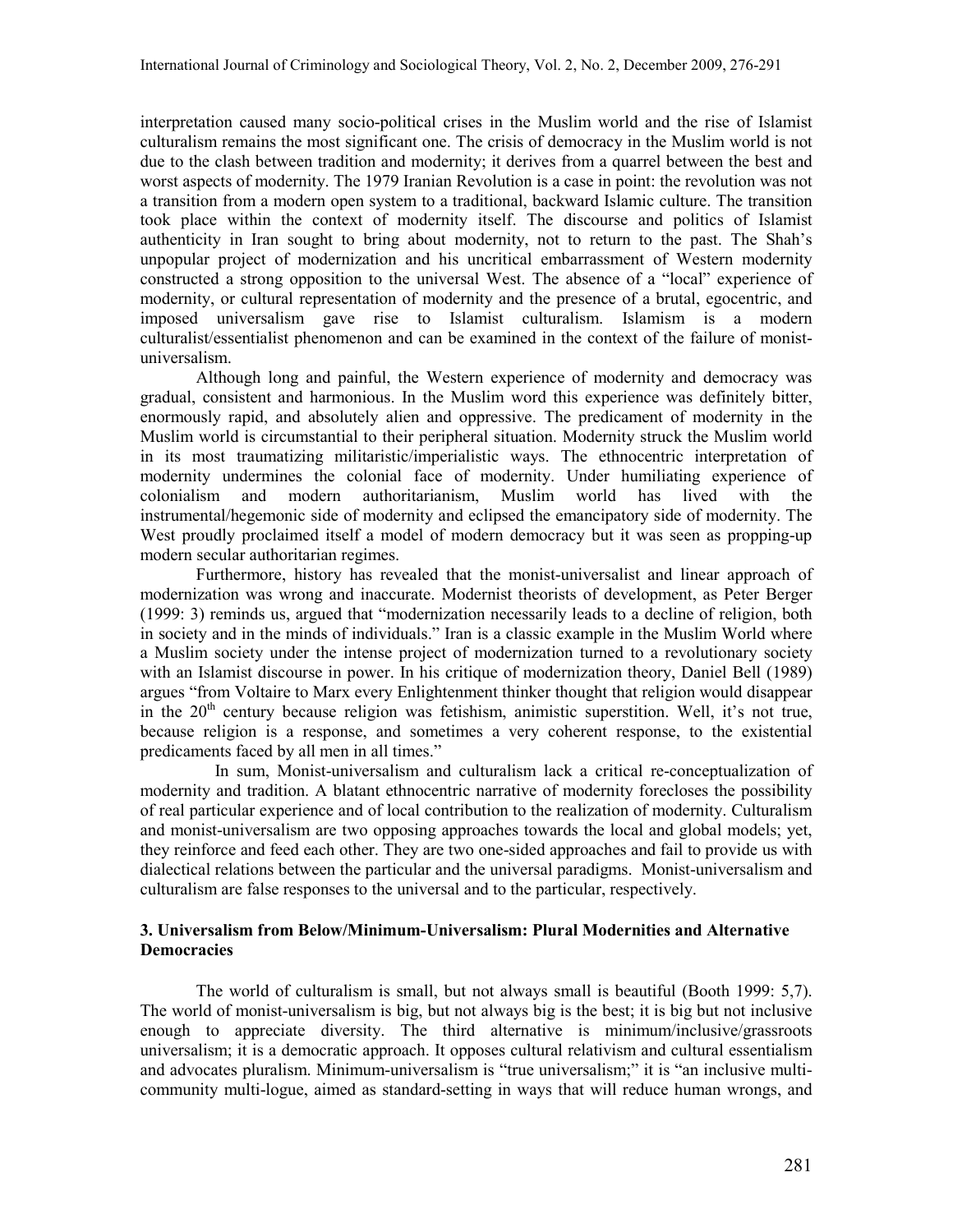balance a tolerance of diversity with a diversity of tolerance". It is a "politics of I-that is-another," meaning "the universal 'I' totally embraces the universal 'an other'" (Booth 1999: 57, 65).

Minimum-universalism suggests that there are several different moral lives and yet they "can be judged on the basis of a universally valid body of values." Values can be "combined in several equally valid ways" and cannot be "hierarchically graded." In other words, there are universal values that constitute "irreducible minimum" and once "a society meets these basic principles; it is free to organize its way of life as it considers proper" (Parekh 1999: 131, 143). Minimum-universalism derives from an open and un-coerced cross-cultural dialogue between and within various moral values. It is true that moral values have no indisputable objective basis, but they are not arbitrary because they "do have grounds in the form of well-considered reasons" Reasoning promotes cross-cultural dialogue and provide us with a solid base to agree on a set of universal reasoned moral values. All we need to do is to appreciate other forms of rationality and advocate true dialogue among equal moral values. Minimal-universalism is universalism from below.

How do we keep the balance between "cultural mediation" and "integrity of universalism"? The answer is threefold: first, this "minimalist" approach relies on the principles articulated in the United Nation Declaration of Human Rights. Second, universal values are general and therefore should be articulated in the language of society's *norms*. They can be articulated in the language of rights, as we see in Western liberal democracies, or in the language of duties/obligations that can serve those universal values. Third, values differ from institutions. Societies may materialize the same universal values through different institutions most suited to their culture and history (Parekh 1999: 151-152).

Likewise, Michael Walzer (1994: 7, 9) observes minimum universalism as a reflection of the character of human society: it is universal because it is about humans; and it is particular because it is about society. The philosophical standards of minimum-universalism suggest that "it is every one's morality because it is no one's in particular; subjective interests and cultural expression have been avoided or cut away." Walzer (xi, 6) invites us to read George Orwell's analogy to make sense of his argument: "'There is a thin man inside every fat man,'" George Orwell once wrote. In the same way, "there are the making of a thin and universalist morality inside every thick and particularistic morality." This "thinness does not describe a morality that is substantively minor or emotionally shallow. The opposite is more likely true: this is morality close to the bone." Minimum universalism is pluralistic and negotiable. It implies an "inevitable dialectical" interplay between the relatively thin universal values and the thick particular society. In sum, minimum-universalism suggests that "the *other* is an alien: *an other* is all of us" (Booth 1999: 31).

Minimum-universalism offers a third way; an alternative path. A path, to use Fred Dallmayr (2002: 97) words, "acknowledges the beneficial or emancipating dimensions of modernity while refusing to canonize its defects." *In The Ethics of Authenticity,* Charles Taylor (1992: 11, 22-23) has charted this path where he differentiates between wholesale advocates and radical opponents of modernity: "boosters" and "knockers" of modernity, respectively. Taylor's path is not a "half-hearted" compromise favoring a "simple trade-off" between the advantages and costs of various aspects of modernity, but "to renew serious reflection on the meaning of modernity and its possible future directions." In *A Catholic Modernity* (1999: 16-19)*,* Taylor explicitly points to this different direction as he refers to "multiple modernities." Modernity is a complex and dynamic relationship between polity, society, economy and culture, and each society has a different institutional and intellectual configuration. Each society moves along different path towards modernity and represents different versions of modernity. There are as many roads to modernity and democracy as there are societies. Alternatives *to* modernity and democracy are risky and dangerous paths, but alternative modernities and democracies are constructive and practical paths.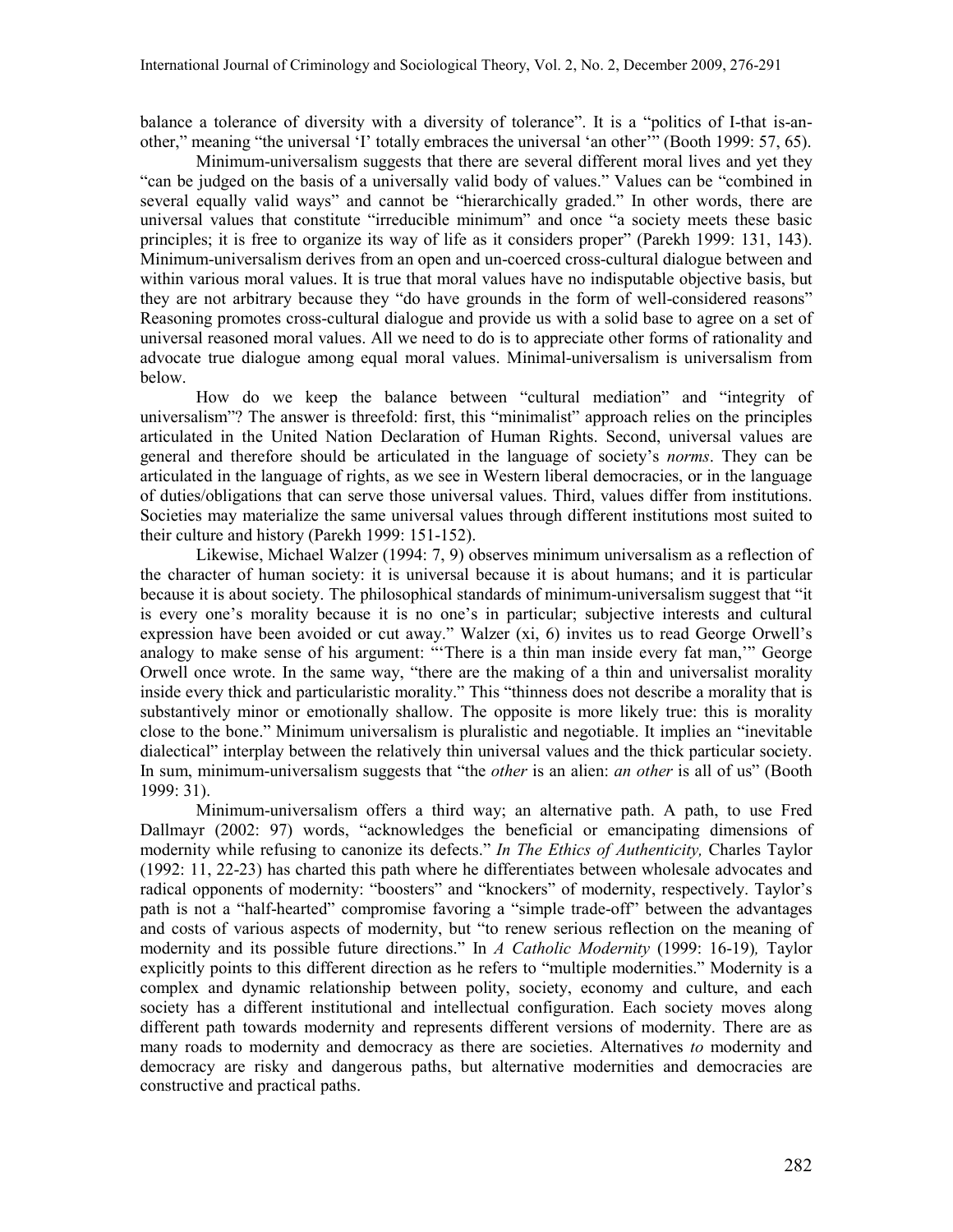Minimum universalism is the combination of *universalism* and *politics of difference*. "The two are not necessarily incompatible, though their simultaneous success is bound to pluralize democracy in a radical way. It will produce a number of different "roads to democracy" and a variety of "democracies" at the end of the road" (Walzer: 1994, ix). The danger, however, remains whether *difference* or *universalism* triumphs at the expense of each other.

### **Part II**

### **Universalism from Below in Practice: Religion and Democracy in the Muslim World**

Each of the three theoretical approaches discussed in the first part of this paper culturalism, monist-universalism, and minimum-universalism—proposes a different public role for religious traditions in the Muslim world. Culturalists—the Western Orientalists and the Muslim apologists—argue that Islamic tradition essentially advocates Islamic state; it endorses a state-sponsored religion. The political implication is that Islamic tradition and modern democracy are incompatible; the public role of Islamic tradition violates the very foundation of democracy. Monist-universalists propose a universal solution to this problem: privatization of religion or the elimination of religion from the public sphere is a pre-condition of democracy. Islamic tradition/religion and democracy, the arguments goes, can leave together only if religious domain remains in the private life. The third alternative proposed by the principle of minimumuniversalism suggests that neither a state-sponsored Islam nor a private Islam is conducive to democracy, because they reduce the complex relation between religion and politics to a simple binary of state versus private religion. The novel concept of "public civil religion" provides us with a practical solution to the question of Muslims and democracy. This concept avoids particularism but appreciates the importance of the particular. It rejects, as Chantal Mouffe (2005: 16) would argue, "traditionalism" but respects "tradition." Traditionalism is a conservative, static approach to defend the status quo; however, "tradition", Chantal Mouffe argues, "allows us to think our own insertion into historicity, the fact that we are constructed as subjects through a series of already existing discourses, and that it is through this tradition which forms us that the word is given to us and all political action made possible." Hence, it is through articulation and de-articulation, development and de-construction of "tradition" that we actively participate in the making of our modernity and democracy. We make our modernity while we *critically* reinvent our tradition.

This dialectical approach suggests that the relation between tradition and modernity, religion and democracy, revelation and reason, particular and universal paradigms are not simple relations of mutual exclusion. As Fred Dallmayr (2002: 95-96) argues, the great political achievement of modernity is that it has brought about dis-aggregation of traditional holistic worldviews and decentralization of power structures monopolized by privileged traditional elites. The major shortcoming of modernity, however, may actually be a corollary of its primary achievement: radical disenchantment and dis-aggregation or division of domains. The solution to this problem, Dallmayr reminds us, is not to repeat what has been already experienced in the past: nostalgia for ancient forms of spirituality, political abuse of tradition, "the concentration of power in a few hands, the collusion of political and religious domination, and the exclusion of women and marginalized classes from the public sphere." The solution remains in the form of a third alternative, which at once "resists the lure both of totalizing synthesis and radical segregation or mutual negation." The third way leads us to rethink about a non-antithetical and non-synthetic relation between tradition and modernity, and religion and democracy. Tradition and modernity are not holistic sacred concepts; they are unfinished projects. A successful completion of these projects relies on the active participation of the people. It is the people who should ultimately decide how much religion could/should play a role in public sphere, given the prevailing socio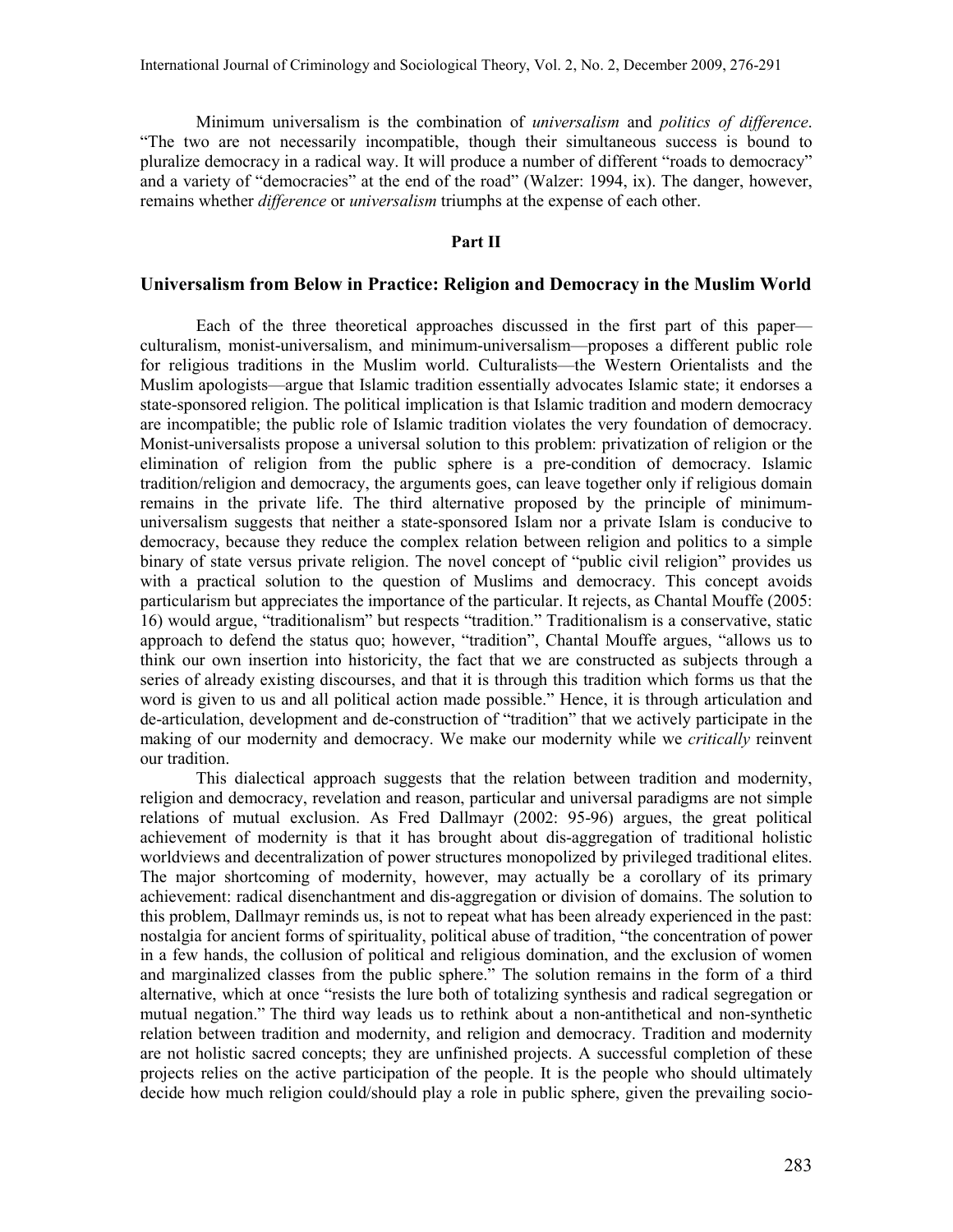cultural and historical context. For all this to happen, one has to challenge two opposing discourses in the Muslim World: politicization of religion and privatization of religion. Public civil religion offers a solid alternative, a practical answer to the question of Muslims and democracy.

## **1. Why Public Civil Religion?**

There is no doubt that the "relocation" of the religious institutions from the state/political society to "civil society" is the first necessary step for democracy. This relocation, however, shouldnot be interpreted as the "privatization" of religion (Casanova 2001: 1047).<sup>5</sup> It is generally accepted that if religious domain remains in the *private* life, religion and democracy can live together, because democracy is not atheistic and it does not demand that citizens be so either. Yet, in many democratic countries, religious symbolism is strongly present in the *public* sphere, and the eliminating religion from the public sphere is not a condition of democracy. The public role of religion does not harm democracy if religion does not consider itself as the legitimate holder of power irrespective of people's vote. There are, however, two critical questions as to what public civil religion is and why it does matter.

What do we mean by public civil religion? The critical point is to define what exactly public means in public religion. Many confuse public with political. Public does not mean to replace the private or "political". The concept of "public religion" should not resemble public church/public theology. It is not civil religion as introduced by sociologist Robert N. Bellah (1967). Inspired by Jean-Jacques Rousseau's and Emil Durkheim's concept of religion, "civil religion" tends to endorse a top-down religious development. While Rousseau's civil religion has governmental or national auspices, Durkheim's is a "collective representation" of the people. "Public religion" is instead an alternative notion, which characterizes a bottom-up societal expression (Wilson 1979). It refers to a form of "civic faith" within a republic—a phrase coined by Benjamin Franklin (Martin 1987). This concept may also comport well with Alexis de Tocqueville's well-known observation and celebration of voluntary associations. Such associations are not governmental and they may challenge the top-down civil religion or a religion aimed at homogenizing a nation/society. Public civil religion differs from state-sponsored religion because it is about the separation of religious institutions and state.

Why public and not private religion? The answer is threefold. First, the Enlightenment philosophers had pictured that religion will survive only in a private, ceremonial, recessive, and tolerant form. Yet, we all know that along with its private form, it is precisely the more politically aggressive and publicly enthusiastic forms of religions that have survived. If religion will inevitably find its own way to influence the public sphere "it is better to recognize this and make such religion a subject of citizen observation and debate than to keep it covert and leave it unacknowledged" (Thiemann 2000: 85). Unlike many Enlightenment philosophers, Tocqueville remained skeptical of the predication that religion would decline and becomes politically irrelevant with the process of modernization and the advancement of democracy. Interestingly Tocqueville "thought that the incorporation of ordinary people into democratic politics would only increase the relevance of religion for modern politics" (Casanova 2001: 1057). Religions traditions are forced to confront and possibly come to terms with modern normative structures by entering the public sphere. Such public encounter may permit the reflexive rationalization and democratization of religious discourses. This is not to dispute that "pluralistic societies can no longer be organized around the religious beliefs of a single faith or tradition. Cultural, religious, and moral diversity is a fact of modern democratic life. It is only disputing the conclusion that this pluralism inevitably leads to the banishment of religion to the private sphere" (Thiemann 2000: 85). Religion can play a part in public sphere and yet coexists with democracy. Public religion is participation of religion in *civil society*. This relocation can potentially set the stage for *democratization of both religion and public policy*.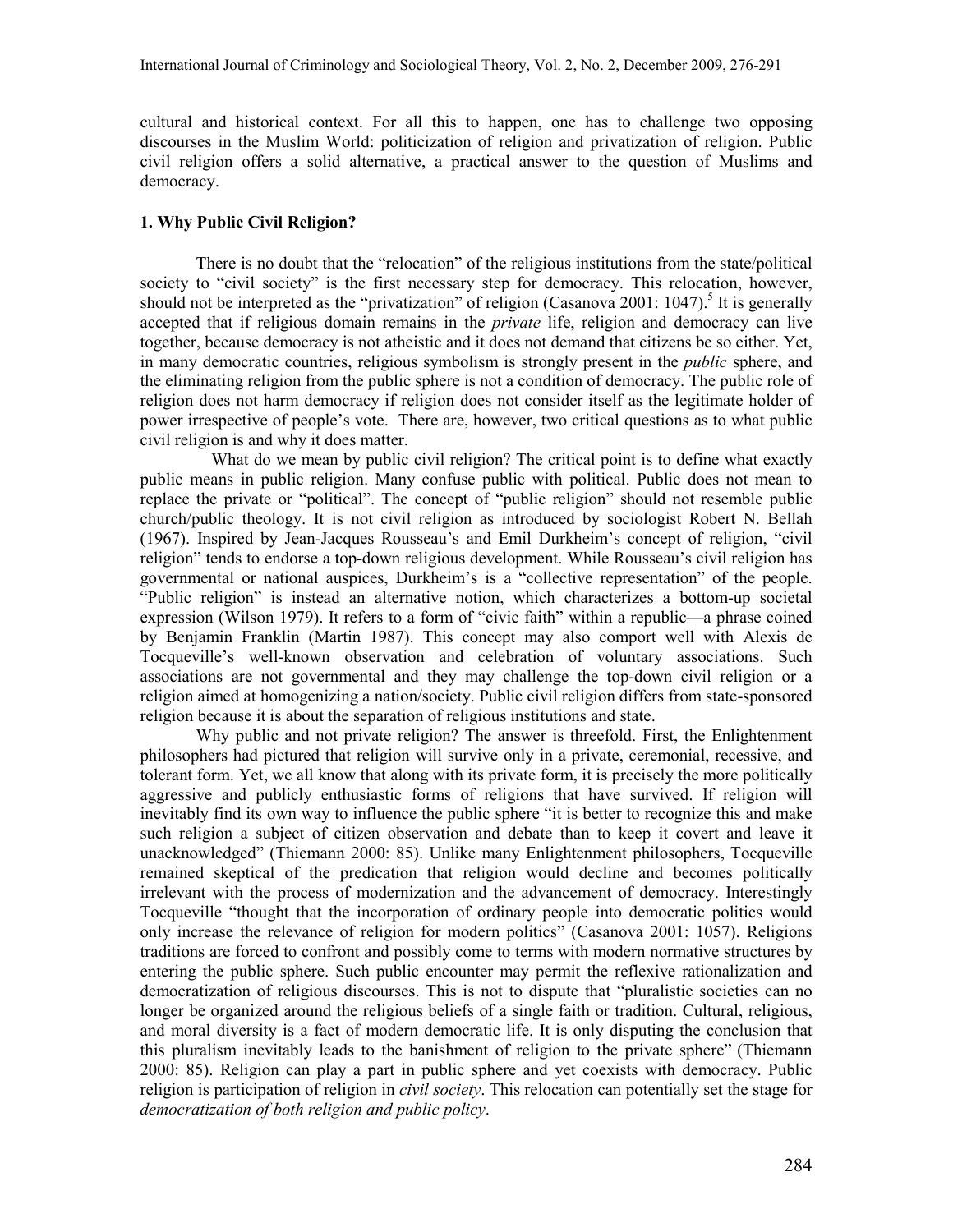Second, public civil religion may be conducive to democracy by questioning the absolutist inhuman policies of state as well as amoral self-regulated principles of market; it can provide a counter balance to the absolutist power of state and market (Habermas 1996: 21-30). Jurgen Habermas divides public sphere into three spheres of state, market, and civil society. Civil society, he argues, must control two other major centers of powers, i.e., state and market. Public civil religion may strengthen the power of civil society vis-à-vis the power of state and market. Furthermore, pub[lic religion and in particular transnational religions could remind us t](http://marty-center.uchicago.edu/research/publicreligion_today.shtml#public)he transnational nature of human rights and the supremacy of the *human common good*. Public civil religions can remind us that "morality can only exist as an intersubjective normative structure and that individual choices only attain a "moral" dimension when they are guided or informed by intersubjective, interpersonal norms" (Casanova 2001: 1049-50). Moreover, environmental and ecological concerns are not well addressed by hidden or individualized religions. It is only with the public expression of religion that society, politics, economy, and nature can benefit from ethics.

Third, religion can best be overcome by religion: democratic versions of religion can successfullychallenge those who use God against humanity (Martin and Blumhofer). According to Abdullahi An-Na'im (1999: xii), "intelligent and enlightened Muslims are best advised to remain within the religious framework and endeavor to achieve the reforms that would make Islam a viable modern ideology." The "place of religion in politics is particularly related to its place in the public." If public religion can contribute to democratization of religious discourse it would contribute to democratization of public sphere and political system. Public civil religion is about individuals' dialogue at societal level. It never means "an official, legal, governmentally monitored religion"( Martin and Blumhofer).

It is worth mentioning that public religion and "de-privatization" of modern religion could take place in various violent or peaceful versions. The rise of radical religious fundamentalism is a case in point. The argument, however, is that "religions and normative traditions are forced to confront and possibly come to terms with modern normative structures" by entering into public sphere. Such a public encounter may permit the reflexive and practical rationalization and democratization of both religious individuals and religious discourse (Casanova 2001: 1048-49). Privatization of religion is turning blind eyes to the real world.

### **2. Public Civil Religion: Public Reasoning for Democracy**

 According to Fred Dallmayr (2002: 169), the relations between religion and politics can be identified in a number of ways: first, "there is the paradigm of complete separation or isolation (an extreme version of the Augustinian formula of "two cities")' where "religious faith withdraws onto a "holy mountain" while politics maintains a radical indifference or antagonism vis-à-vis scriptural teachings." Such "mutual segregation", Dallmayr argues, is harmful to both sides because faith forfeits any relevance in worldly affairs and politics shrivels into an empty power game. Second, the relations between religion and politics can be explained in terms of "fusion or amalgamation". The third alternative is public civil religion. It maintains a balanced two-way relationship or, to use Amy Gutmann's concept (2000), "two-way protection" of religion and politics. Similarly, a proper relation between religion and politics, Alfred Stepan (2000: 39) argues, is "twin tolerations" where religion and politics respect their boundaries. Alfred Stepan's institutional approach clearly challenges what we have identified as culturalism and monistuniversalism. The concept of "twin tolerations" respects minimum boundaries of freedom for both political and religious authorities. It recognizes the value of cultural core of democracy while appreciates the minimum institutional requirement of democracy. Such minimalist approach guarantees "minimum freedom for the democratic state and minimum religious freedom for citizens" in the public sphere.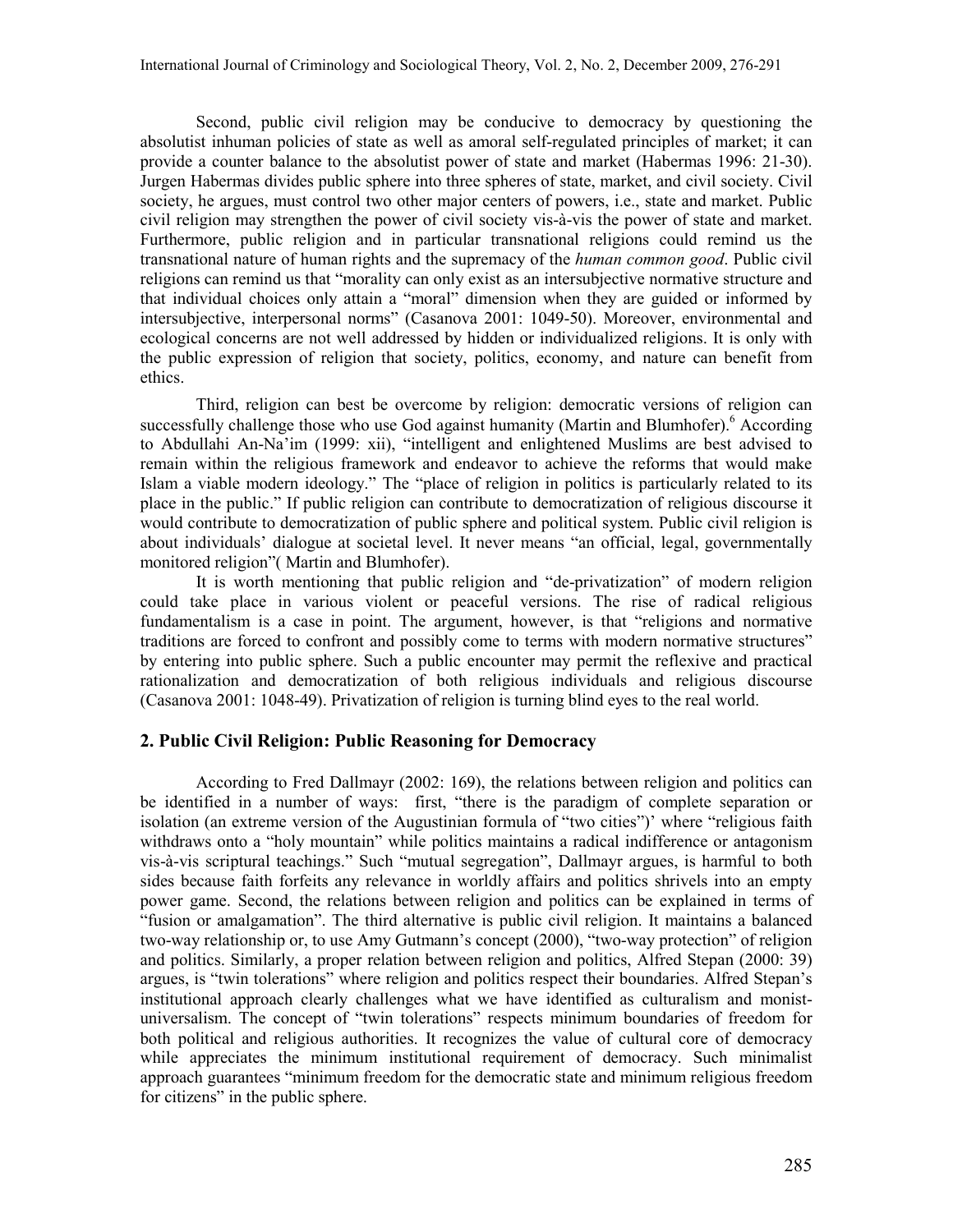According to Stepan (2000: 39-43), there are "four possible misinterpretations" about the relation between religion and politics. He invites us to avoid such misinterpretations by a careful reading of "the 'lessons' of the historical relationship between Western Christianity and democracy". "*Empirically,*" the defining feature of democracy, as it exists in fifteen European Union Countries, is not the "wall of separation," but the political reconstruction of "twin tolerations" of religion and politics. Some of these states have the official religion and yet they remain democracy. Moreover, Christian-Democratic parties have frequently been in power without challenging democracy. "*Doctrinally*," one has to avoid simple temptation that a religion is univoc[al on democracy or human rights. The question is who speaks for a](http://www.emory.edu/central/NEWS/emoryedge/pdf/witte_edge.pdf) particular religion. Moreover, like Christianity, a democratic transformation can take place in Islam. "*Methodologically*," we should pay a close attention to the "fallacy of unique founding conditions." This implies that the founding conditions for democratization in non-Western societies are not necessarily the same as the conditions were present at the birth of Western democracies. "The fallacy is to confuse the conditions associated with the invention of something with the possibility of its replication, or more accurately, its *reformulation* under different conditions." "*Normatively*," one has to be cautious of taking "the truths of religion off the political agenda." According to John Rawls (1993: 15), "public arguments about the place of religion are appropriate only if they employ, or at least can employ, freestanding conceptions of political justices." What is missing in Rawls' argument, Stepan argues (45), is a prior question that "how actual polities have consensually and democratically arrived at agreements to "take religion off the political agenda.'" In many democracies the core conflict for a long time "was precisely over the place of religion in the polity…this conflict was politically contained or neutralized only after long public arguments and negotiations in which religion was the dominant item on the political agenda." For this reason, Stepan (2000: 45) argues,

in polities where a significant portion of believers may be under the sway of doctrinally based nondemocratic religious discourses, one of the major tasks of political and spiritual leaders who wish to revalue democratic norms in their own religious community will be to advance *theologically* convincing *public arguments* about the legitimate public reasoning; they are vital to the success of democratization in a country divided over the meaning and appropriateness of democracy.

Moreover, as Joseph Schumpeter (1976: 245) put it, populous should have right to define itself in whatever manner it chooses. A society might choose to practice religion as a public matter and public religion could be used for public debates; people or parties could utilize religious reason to refuse or admit different argument and yet respect for pluralism and democracy. This practice facilitates participation of people in public debates, empowers the public and establishes a genuine public reasoning.

According to John Rawls (1993:1), religious discourses are excluded from public reasoning because they are not reasonable. The fact, however, is that religious reasoning can be both reasonable and democratic: "belief", Abdolkarim Soroush (2002: 145) argues, "is a hundred times more diverse and colorful than disbelief. If the pluralism of secularism makes it suitable for democracy, the faithful community is a thousand times more suitable for it." Soroush (2002: 127- 128) adds,

a precondition for democratizing religious society is "historicizing and energizing the religious understanding by underscoring the role of reason in it" – where "reason" does not mean an isolated individual capacity but "a collective reason" or public "common sense" arising from "the kind of public participation and human experience that are available only through democratic methods." Democratic religious societies…thus do not need to "wash their hands of religiosity" nor turn their backs on revelation; however, they do need to absorb "an adjudicative understanding of religion" in such a way that an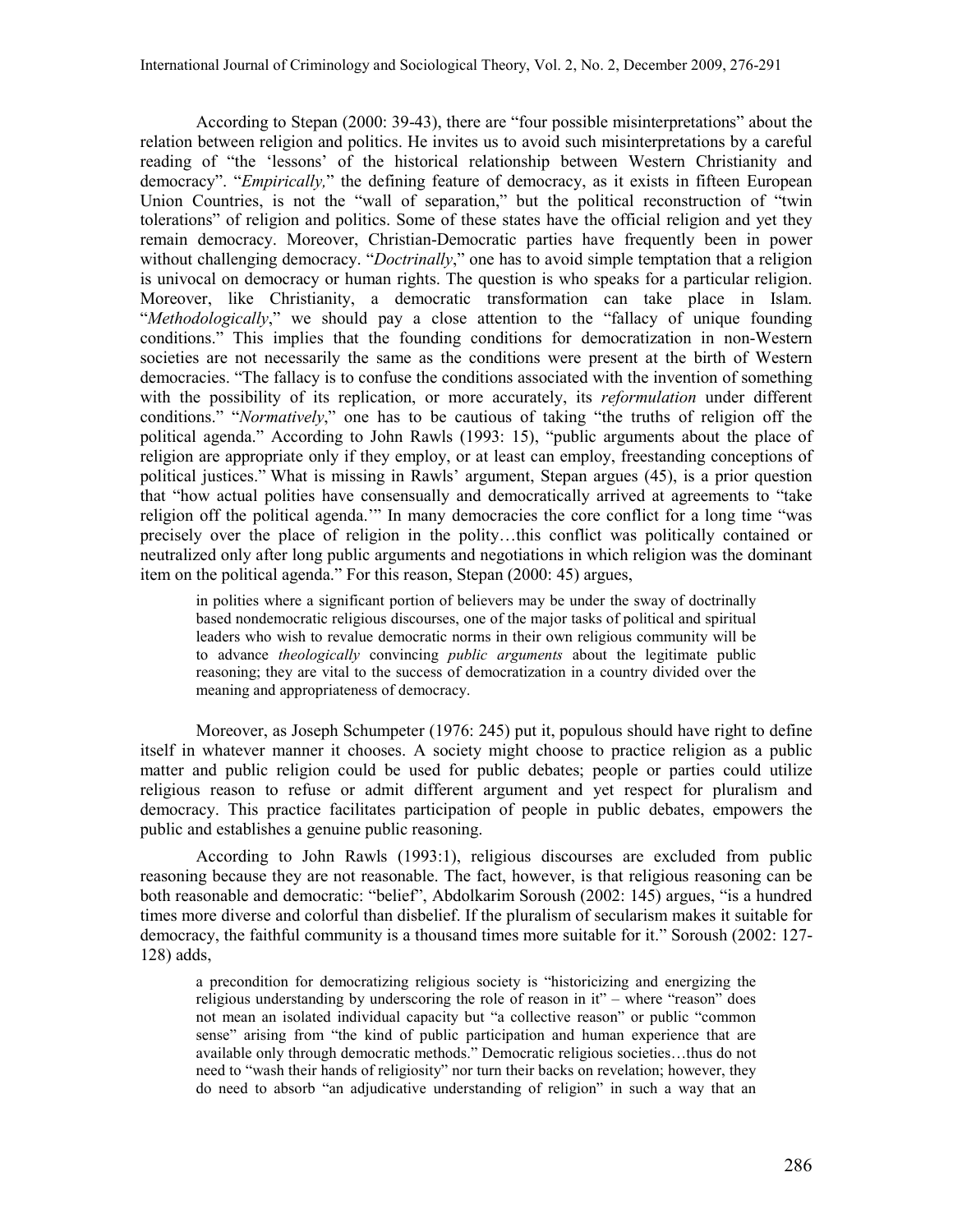"informed religiosity can thrive on in conjunction with a democracy sheltered by common sense.

A successful and sustainable democracy in the Muslim world can only come about when a successful synthesis has been worked out between Islam and modernity. What this mean in a wider historical sense is the requirement of Muslims to *publicly* engage in a new hermeneutics of their own religion. Public arguments about the place of religion in politics, about the level of its engagement and the scope of its contribution, is vital to the success of democratization and essential to the making of an alternative democracy, which correspond to both universal standards and particular values.

### **Conclusion: Muslims and Democracy in Context**

In his critique of universalism, Ernesto Laclau (1996:23-24) suggests that universalists argue that "the particular can only corrupt the universal;…either the particular realizes in itself the universal – that is it eliminates itself as particular and transforms itself in a transparent medium through which universality operates – or it negates the universal by asserting its particularism." I called such an extreme position as monist-universalism where the resistance of non-western cultures is presented as the struggle between universality of the West and particularism of the Rest, not as the struggle between two particular paradigms. I also discussed how and why the failure of monist-universalism has contributed to the rise of "pure particularism" in the form of Islamist culturalism. "Pure particularism," to use Ernesto Laclau's concepts (26, 33), is "self-defeating;" it is "the route to self-apartheid," because there are shared universal values without which a sense of belonging to a community larger than each particular group is not possible. Hence, the third alternative approach acknowledges a critical dialogue between the particular and the universal paradigms, or between tradition and modernity. In this paper I argued that the relations between the local and the global paradigms are not simple relations of mutual exclusion.

The significance and relevance of such alternative approach in the Muslim world is twofold: theoretically, it suggests that categories such as modernity and pre-modern, religion and democracy, and tradition and change are not mutually exclusive; this is a false dichotomy. According to Jurgen Habermas (1983), modernity is an "incomplete project." Similarly, some social theories suggest that ""tradition" is likewise a perpetually unfinished project – that is how people understand their traditions and apply them to practical situation" (Anderson *et al.* 1998: 122). The notion of the *unfinished project of tradition* implies that tradition and change are not mutually exclusive concepts; there is a constant and critical dialogue between tradition and modernity, and religion and democracy. A discursive dialogue with culture and tradition could revel that modern values such as freedom, democracy, and justice are universal and have native roots in the intellectual soil of every society. This is universalism from blew, a top-down and inclusive approach.

Practically, it suggests that democratization in Muslim countries will not be achieved against the will of the *demos*/Muslims. It will be accomplished with them, or not at all. A dialogue with people's traditions and cultures empowers civil society, facilitates active and deliberative engagement, and provides the most effective path to challenge the status quo. It brings change from within. Democratic ideas are ineffective if they are not reached by the common people. As Max Weber (Turner 1992) reminds us, ideas are powerless unless fused with material forces. Ideas "cannot be separated from their social settings; that is, they cannot be separated from the institutions and social groups that keep systems of ideas in the socialization process" (Downing 1992:8). In the final analysis, democracy and democratization in the Muslim World is blessed by civil public religion, because democratization and democracy are about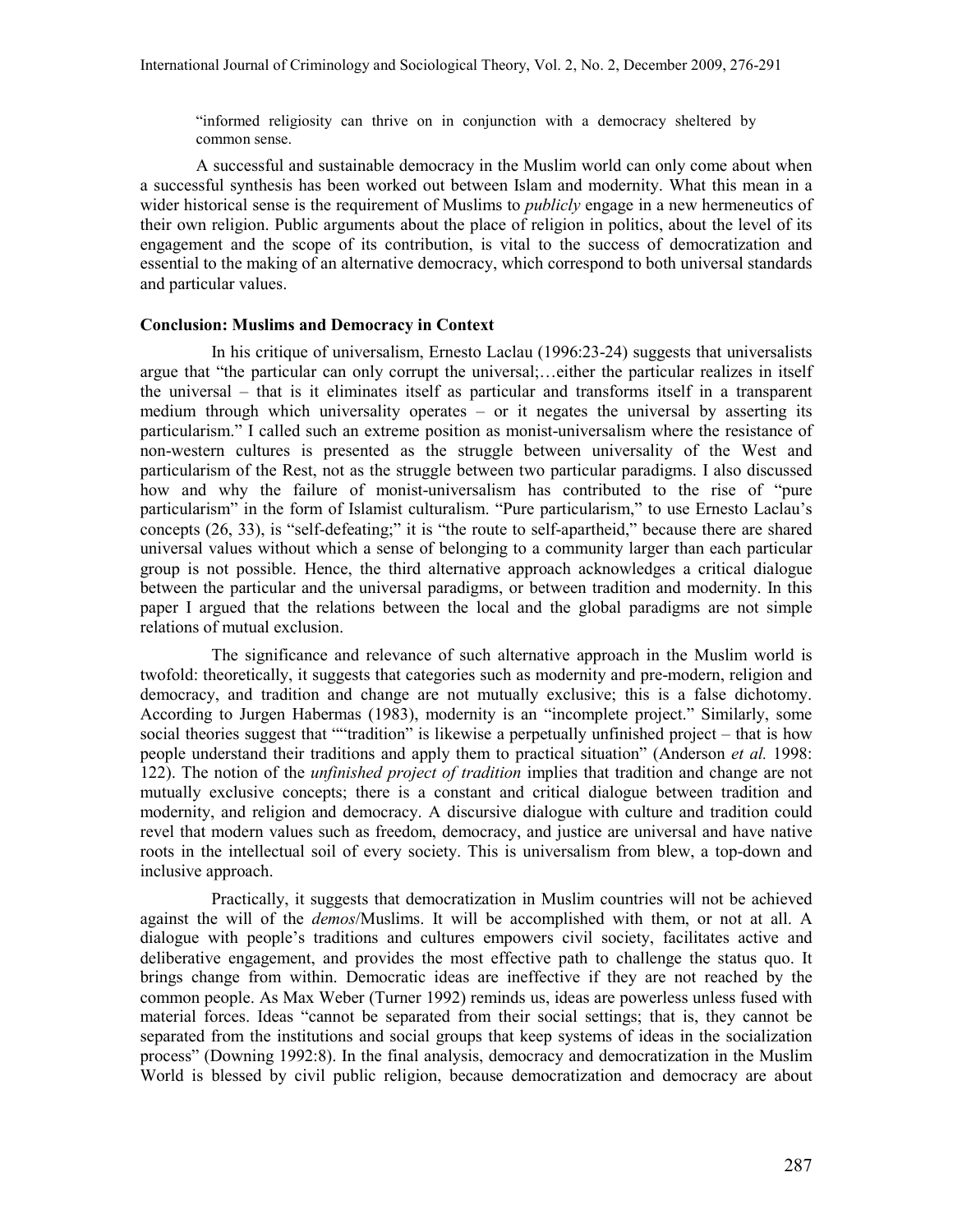people and how they come together in shaping their destiny. Democracy can last longer if a strong and organized civil society appreciates democratic values.

When autocratic regimes utilize non-democratic religious discourses to legitimize their rule, democratic interpretations of religion and tradition in the public sphere are vital to the success of democratization. The autocratic version of religion can best be overcome by a democratic religion. To this end, a *public* expression of democratic religion can defeat autocratic religion. When the polity appeals to religious doctrines and the society remains a relatively religious one, a private and isolated religion will not serve democratization. In such a condition, Abdullahi An-Na'im (1999: xii) reminds us that democrats must not "abandon" the public field to the autocrats who manipulate religion for their own political purpose. Traditions are unfinished projects and able to accommodate with modern normative values. Hence, public civil religion can provide a viable alternative to the autocratic political religion, since it directly communicates with the people and facilitates their active participation in politics.

Islamists or citizens of the faith should learn from their fellow secular citizens that the institutional separation of religion and politics is a necessary condition for a modern democracy. The secularists need to learn that the intellectual and mental separation of religion and politics is neither possible nor desirable. Instead, they should know that in a "post-metaphysical" or "postsecular" era, as Jurgen Habermas (2005: 11-13) reminds us, secularists "must open their minds to the possible truth content" of religious discourses and enter into "dialogues" with their fellow religious citizens. According to Habermas, "post-metaphysical thought draws, with no polemical intention, a strict line between faith and knowledge. But it rejects a narrow scientific conception of reason and the exclusion of religious doctrines from the genealogy of reason;" in other words, it "is prepared to learn from religion while remaining strictly agnostic." Secular citizens should distance themselves from the post-Enlightenment cliché which suggests that religious traditions are "archaic relics of pre-modern societies that continue to exist in the present." The "ethics of citizenship," Habermas argues, requires that both religious and secular citizens stop behaving in an uncivil and "paternalistic," way, and step into a "*complementary* learning process."

Both secularists and religious citizens must avoid cultural essentialism. Secular citizens need to understand that their fellow religious citizens can appreciate freedom, democracy, and social justice and even extract these ideals from their religious soils. Religious citizens should know that extracting ideals such as democracy and social justice from religious texts does not make them religious concepts; they are neither religious nor anti-religious notions. As Soroush (1995: 11) reminds us

We do not have religious and non-religious water or religious and non-religious wine. The same is true for justice, government, science, and philosophy. Even the subjects were to have an essence then their Islamization would be rather meaningless. As such, we can not have a science of sociology that is essentially religious or a philosophy that is essentially Islamic or Christian, the same way we can not have a system of government that is essentially religious.

Likewise, secularists should stop essentializing such concepts by suggesting that religious traditions and modern democracy are mutually exclusive. Instead, they need to support a progressive, democratic Islam. In the Muslim World, the vitality of religious reform is not so much a religious obligation but a civic responsibility. According to Ali Shariati (1980), an Iranian reformist Muslim, religious reform "makes the weapon of religion inaccessible to those who have undeservedly armed themselves with it…eliminates the spirit of imitation…extracts and refines the enormous resources of the society and converts the jamming agents into energy,...and bridges the ever-widening gap between the 'island of the intelligentsia' and the 'shore of the masses.'" Religious reform can contribute to socio-political reform; democratization of religious discourse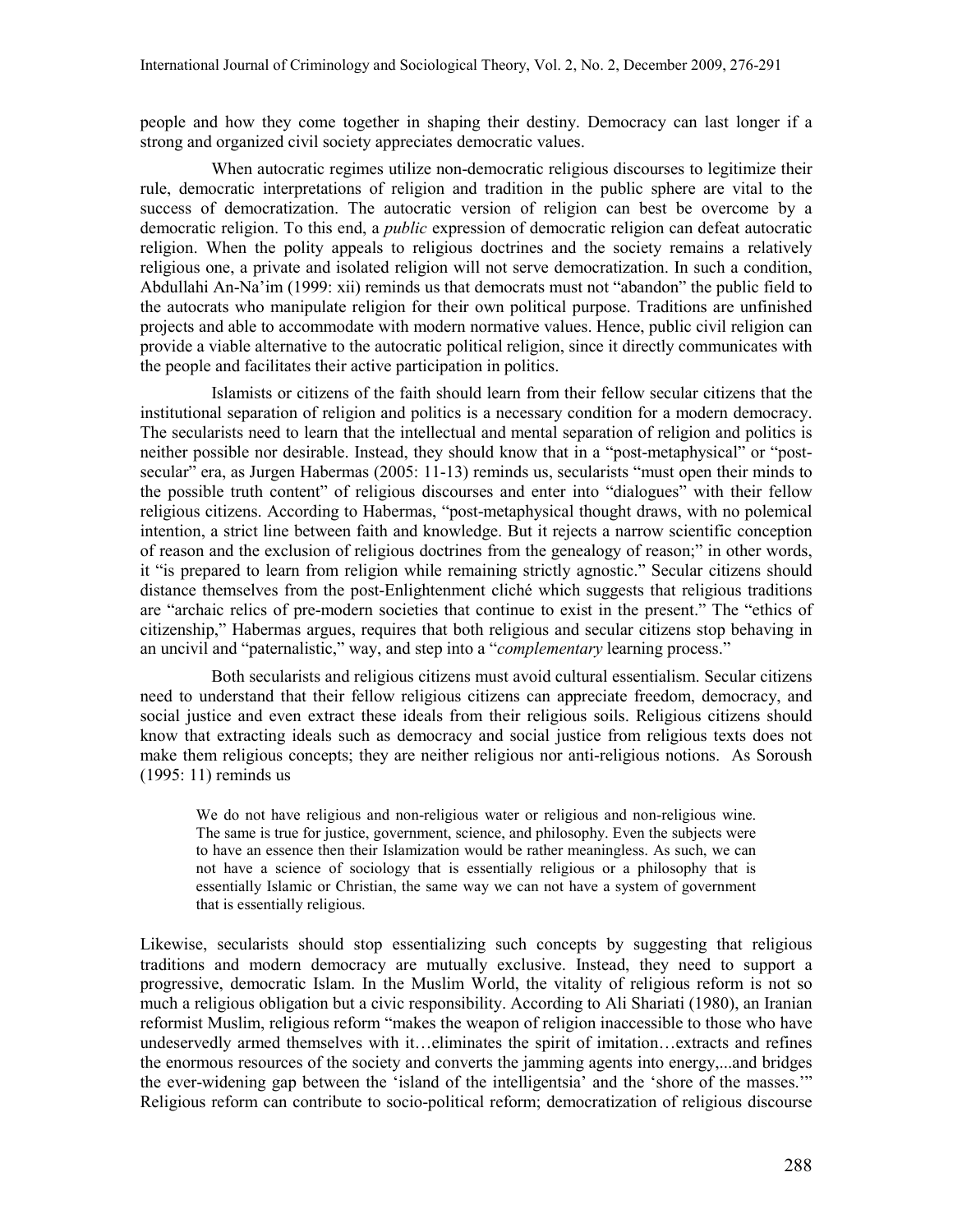<span id="page-13-0"></span>can serve political democratization. A progressive and democratic Islam, a civil public religion, is a powerful challenge from within. It can provide a viable alterative to the orthodoxy of clerical political Islam. Religious and secular citizens need to challenge the political version of clericalism either on behalf of divine duty, or civil responsibility. "Anti-clericalism," as Richard Rorty (2005: 33) observes, "is a political view, not an epistemological or metaphysical one. It is the view that *ecclesiastical institutions*, despite all the good they do – despite all the comfort they provide to those in need or in despair – *are dangerous to the health of democratic societies*.

The challenge is to find a theoretical outlook that is equally free from the selfcongratulating arrogance of the universal West and the self-misleading illusion of the local/particular paradigm. The goal of a critical dialogue with culture and mining the tradition is not to claim that all universal values derive from our culture; the goal instead is to show that such values as democracy have deep native roots in non-Western intellectual soil. Ideas like freedom and justice have roots in all cultures. By uncovering the native roots of such ideas democracy will be seen as an idea that is at once deeply local and universal. Instead of forced assimilation, we need to celebrate and underscore differences, and also appreciate the universal norms and values.

Calling for different modernities does not correspond to nostalgic traditionalism. Nostalgic traditionalism is "narcissistic retirement within oneself, which "can only lead to a suicide exile and self-marginalization." The alternative path, Al-Jabri (1999) reminds us, is a "modern vision of tradition," a critical completing of our "unfinished project of tradition." Public civil religion may contribute to this critical path leading up to democratization in the Muslim world.

#### **Endnotes**

 $\overline{a}$ 

<sup>&</sup>lt;sup>1</sup> Charles Taylor, *The Ethics of Authenticity*, Cambridge: MA: Harvard University Press, 1992, pp. 11, 22-23, quoted in Fred Dallmayr, 'Dialogue among Civilizations: Some Exemplary Voices, New York: Palgrave, 2002, P.97.

<sup>&</sup>lt;sup>2</sup> I refer to Chantal Mouffe's concept of 'radical and plural democracy' where she appreciates the political project of modernity (democracy and self-assertion) but abandons the epistemological project of modernity (universalism and ethno-centric rationalism). This notion of democracy explicitly advocates the role of particular, different forms of rationality, and the significance of tradition and yet abandons conservative thinking. See Chantal Mouffe, *The Return of the Political*, London: Verso, 2005, pp, 10-11, 15.

<sup>3</sup> For best models of this approach, see Samuel P. Huntington, *The Clash of Civilizations and the Remaking of world Order*; Bernard Lewis, *What went Wrong?: The Clash Between Islam and Modernity in the Middle East*, New York: Perennial, 2003; Bernard Lewis, 'Islam and Liberal Democracy,' *The Atlantic Monthly,* February 1993.

<sup>4</sup> *Ettela'at*, March 11, 1979, p. 8.

<sup>5</sup> Also see Jose Casanova, *Public Religions in the Modern World*, Chicago: University of Chicago Press, 1994; see, Robert Hefner, *Civil Islam: Muslims and Democratization in Indonesia,* Princeton: Princeton University Press, 2000.

<sup>6</sup> See Martin E. Marty and Edith L. Blumhofer, *Research Projects*; *Public Religion in America Today*, available at: http://www.emory.edu/central/NEWS/emoryedge/pdf/witte edge.pdf. Also see, Martin E. Marty [http://marty-center.uchicago.edu/research/publicreligion\\_today.shtml#public](http://marty-center.uchicago.edu/research/publicreligion_today.shtml#public). For further discussion see, J. Casanova, *Public Religions in the Modern World* , Chicago: University of Chicago Press, 1994.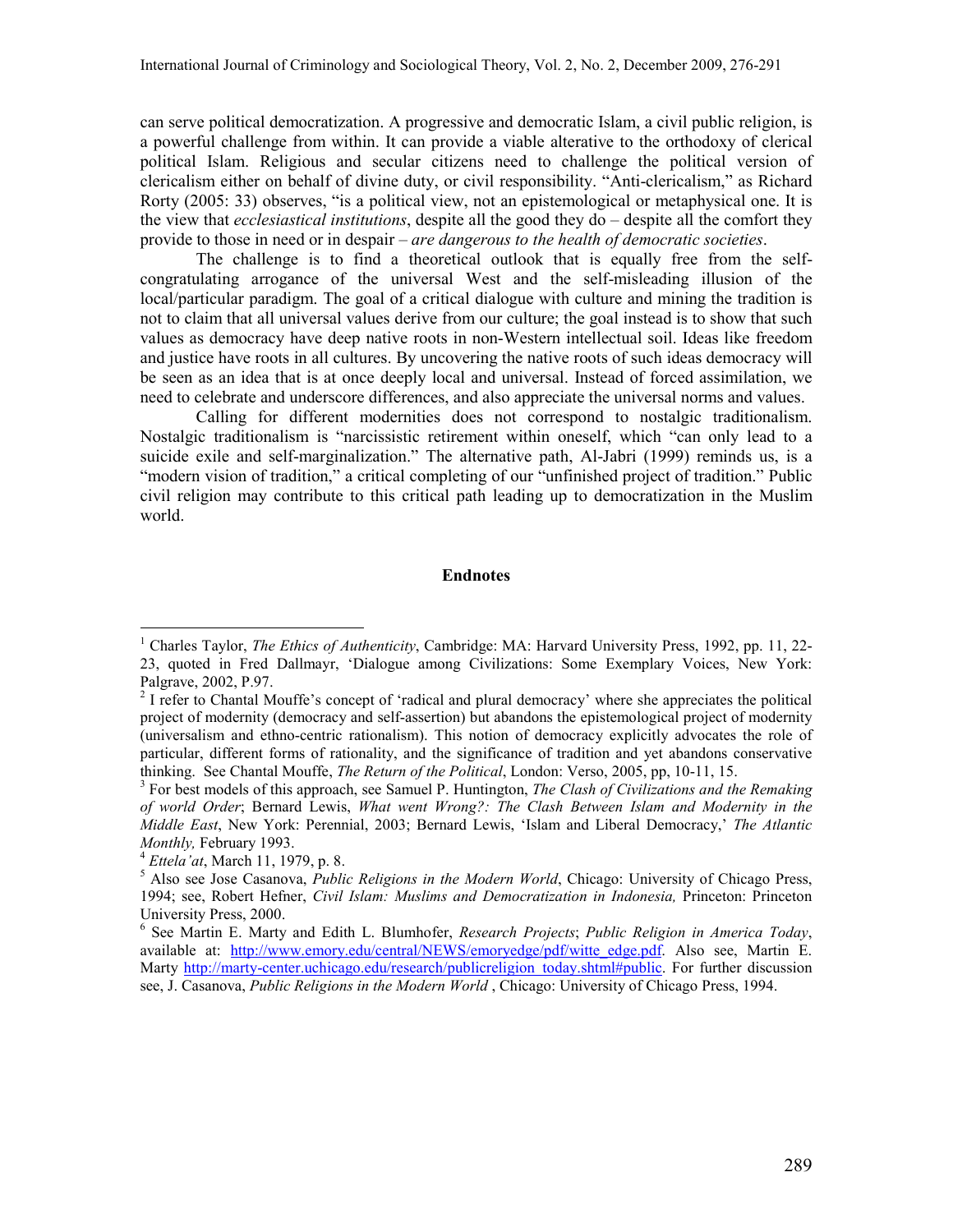#### **References**

- Abu Zeid, Nasr Hamed. 2002. 'Heaven, Which Way?' *ALAhram* 12-18 September.
- Al-Jabri, Mohammed Abed. 1999. *Arab-Islamic Philosophy: A Contemporary Critique*. Aziz Abbassi (trans.). Austin, TX: University of Texas, Center for Middle Eastern Studies.
- Anderson, Roy R. Robert F. Seibert, and Jon G. Wagner, (eds.). 1998. *Politics and Change in the Middle East: Sources of Conflict and Accommodation.* 5<sup>th</sup> ed. Upper Saddle River, NJ: Prentice Hall.
- An-Na'im, Abdullahi. 1999. *Toward an Islamic Reformation: Civil Liberties, Human Rights and International Law.* Syracuse University Press.
- Asad, Talal. 1997. 'Europe against Islam: Islam in Europe.' *The Muslim World* 87:2.

Baehr, Peter R. 1995. 'The Universality of Human Rights.' Paper presented at the Annual Conference of the International Studies Association. Chicago: 21-25 February.

Bell Daniel. 1989. *New York Times*, 7 February.

 $\overline{a}$ 

- Bellah, R. N. 1967.'Civil Religion in America.' *Daedalus* 96,1-21.
- Berger, Peter L. 1999. 'The Desecularization of the World: A Global Overview.' In *The Desecularization of the World: Resurgent Religion and World Politics*, ed. Peter L. Berger. Washington DC: Ethics and Public Policy Center.
- Booth, Ken. 1999.'Three Tyrannies.' In *Human Rights in Global Politics, e*ds. Tim Dunne and Nicholas J. Wheeler. Cambridge: Cambridge University Press.
- Casanova, Jose.2001. 'Civil Society and Religion: Retrospective Reflections on Catholicism and Prospective Reflections on Islam.' *Social Research* 68: 4.
- Casanova, Jose. 1994. *Public Religions in the Modern World.* Chicago: U of Chicago Press.
- Dallmayr, Fred. 2002. *Dialogue among Civilizations: Some Exemplary Voices.* New York: Palgrave.
- Downing, Brian. 1992. *The Military Revolution and Political Change: Origins of Democracy and Autocracy in Early Modern Europe,* Princeton: Princeton University Press.
- Gellner, Ernest. 1994*. Conditions of Liberty: Civil Society and its Rivals.* New York: Penguin.
- \_\_\_\_\_. 1991. 'Islam and Marxism: Some Comparisons.' *International Affair*s 67 (January.
- \_\_\_\_\_. 1992*. Postmodernism, Reason and Religion.* New York: Rutledge.
- Gutmann, Amy. 2000. 'Religion and State in the United States: A Defense of Two-Way Protection.' In Nancy L. Rosenblum, (ed.). *Obligations of Citizenship and Demands of faith: Religious Accommodation in Pluralist Democracies,* ed. Princeton: Princeton University Press.
- Habermas, Jurgen. 1983. 'Modernity An Incomplete Project', in Hal Foster, ed*., The Anti-Aesthetic: Essays on Postmodern Culture.* Port Townsend.
- \_\_\_\_\_. 2005. 'Religion in the public sphere.' *Lecture presented at the Holberg Prize Seminar* 29 November.
- Hefner, Robert. 2000. *Civil Islam: Muslims and Democratization in Indonesia.* Princeton: Princeton University Press.
- Huntington, Samuel P. 1996. *Clash of Civilizations and the Remaking of the Modern World.* New York: Simon & Schuster.
- Inglehart, Ronald. 1997. Modernization and post modernization: Cultural, Economic, and Political Change in Forty-three Societies. Princeton: Princeton University Press.
- Khomeini, Ruhollah. 1981. 'Islamic Government.' In *Islam and Revolution: Writings and Declarations of Imam Khomeini*, trans. and annotated by Hamid Algar. Berkeley: Mizan Press.